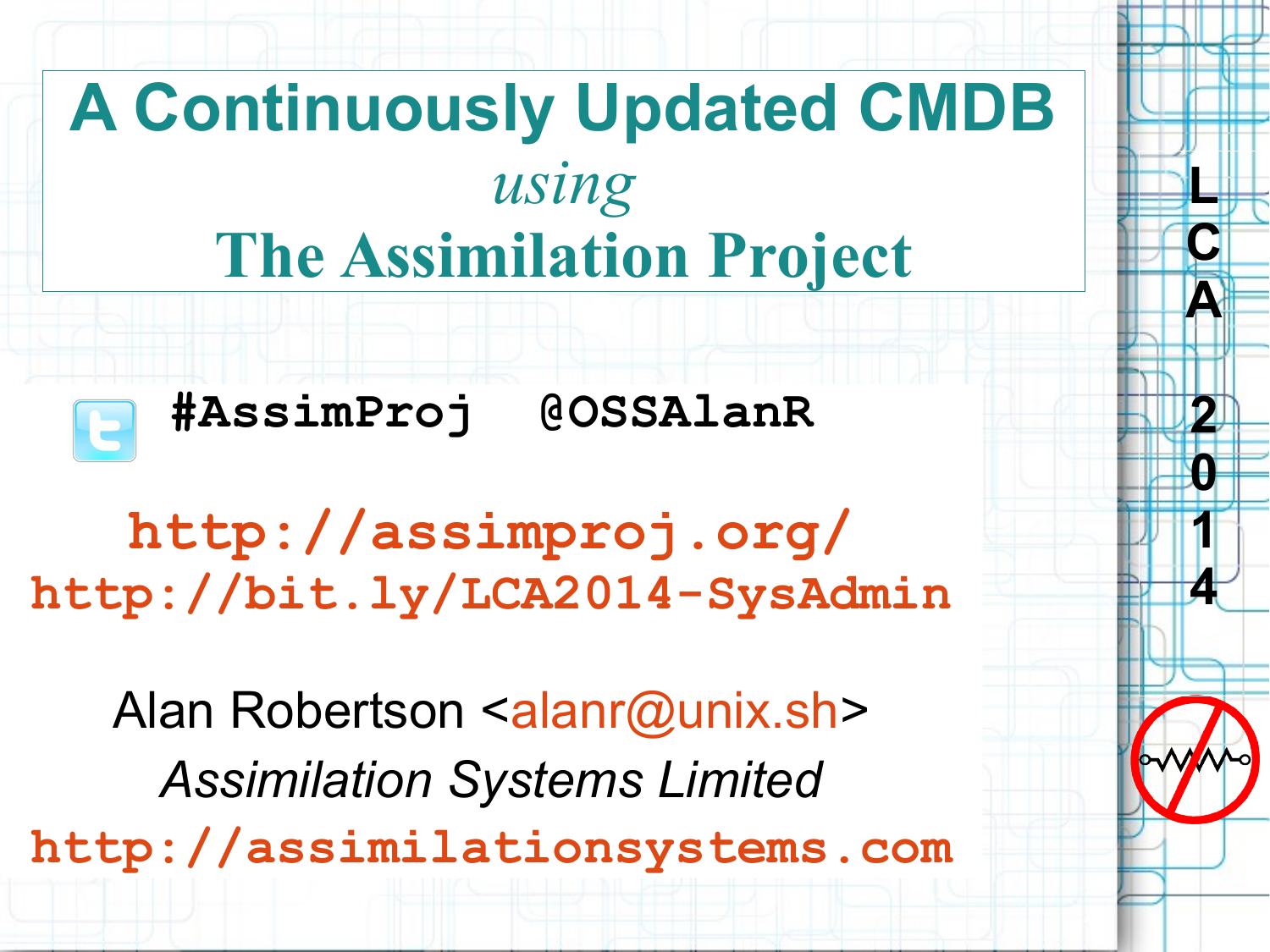# **Assimilation Project Scope**

Zero-network-footprint continuous **Discovery**

Integrated with extreme-scale **Monitoring**

#### **=>** Discovery creates a graph-based **CMDB**



**L**

**C**

**A**

**2**

**0**

**1**

**4**

**06 January 2014**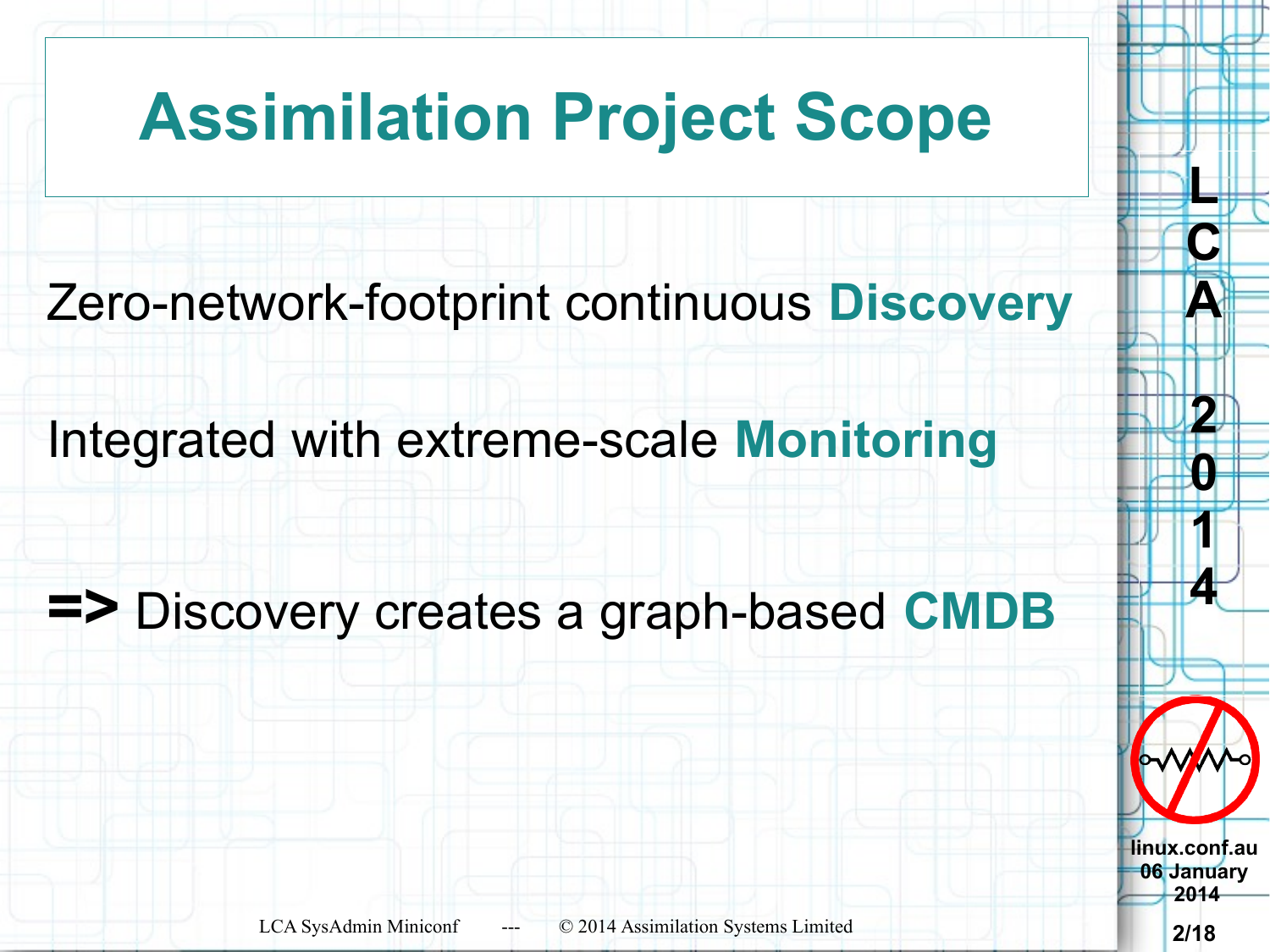# **Using a CMDB for Risk Management/Mitigation**

- **Intrusions** ● **Licensed Software**
- **Audit Risk**
- **System modeling** ● **Outages**



**linux.conf.au 06 January 2014**

**L**

**C** 

**A**

**2**

**0**

**1**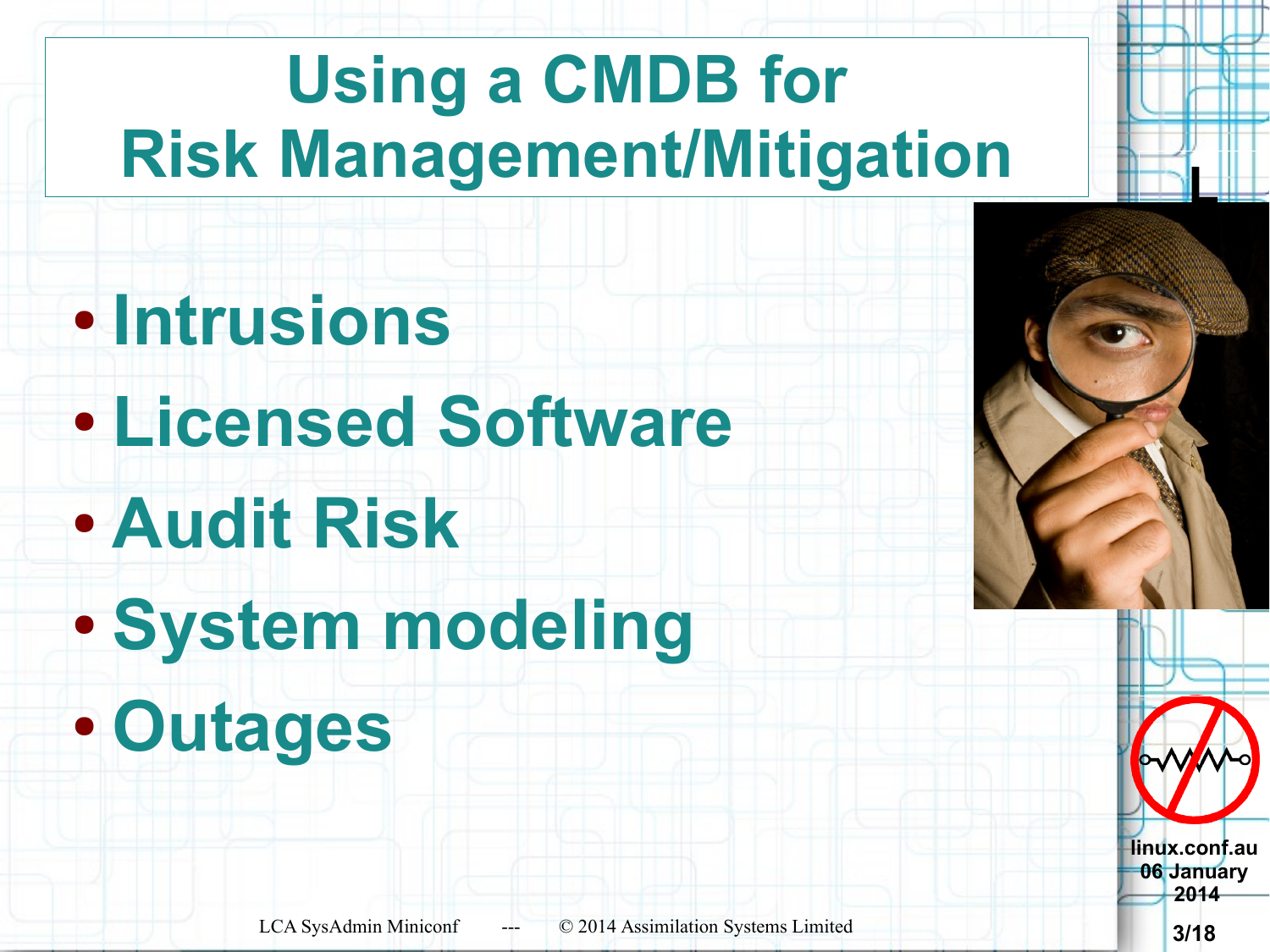# **Why a Configuration Management Database (CMDB)?**

- **Documentation**: incomplete, incorrect
- **Dependencies**: unknown
- **Planning**: Needs accurate data
- **Best Practices: Verification needs** data
- **Compliance**
- Our Discovery: continuous, low-profile



**L**

**C**

**A**

**2**

**0**

**4**

LCA SysAdmin Miniconf --- © 2014 Assimilation Systems Limited **4/18**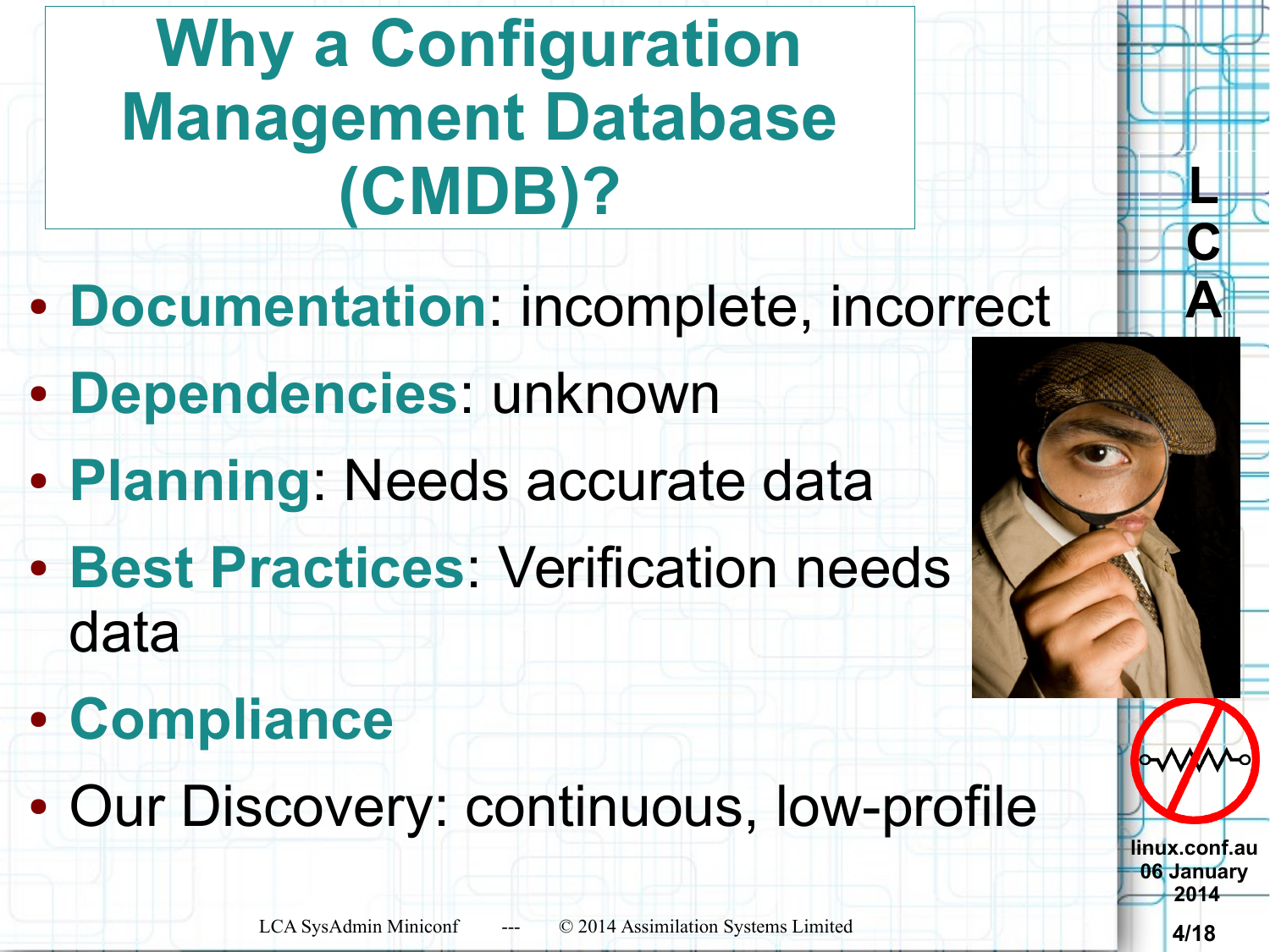#### **Discovery Features**

- Continuous Discovery
- Zero network footprint
- Discover dependency information
- Discovery drives monitoring
- Easily extensible
- Configuration-free setup (!)

**linux.conf.au 06 January 2014**

**L**

**C**

**A**

**2**

**0**

**1**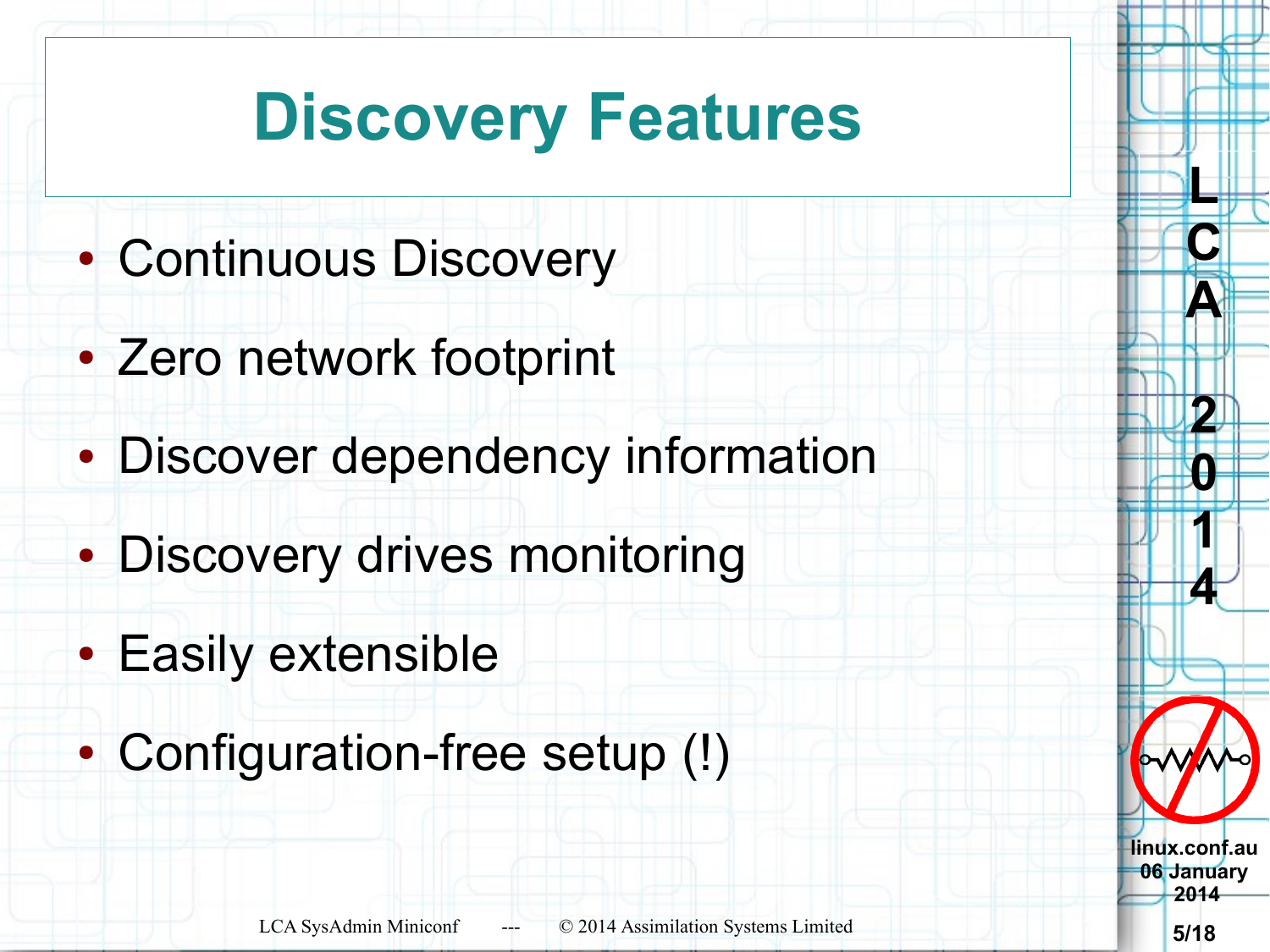#### **What do we discover?**

- IP and MAC addresses (servers, etc)
- Services and service details
- Switches, switch connections and settings
- Installed services
- OS configuration
- Whatever you want ;-)

**linux.conf.au 06 January 2014**

**L**

**C**

**A**

**2**

**0**

**1**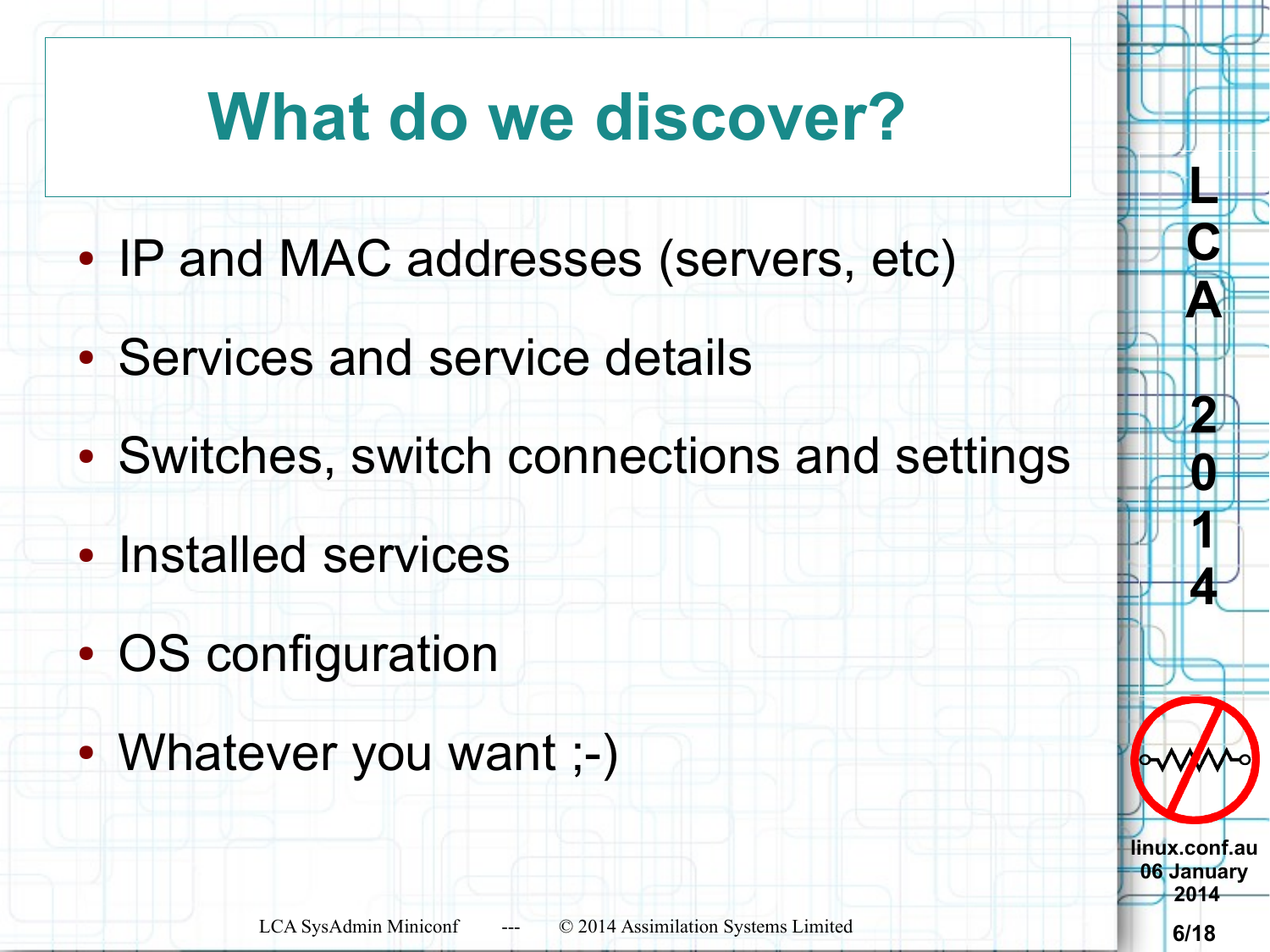#### **Architectural Elements**

#### • Collective Management Authority (CMA) – one per installation

#### • Nanoprobes (agents) – one per system



**L**

**C**

**A**

**2**

**0**

**1**

**4**

**linux.conf.au 06 January 2014**

LCA SysAdmin Miniconf --- © 2014 Assimilation Systems Limited **7/18**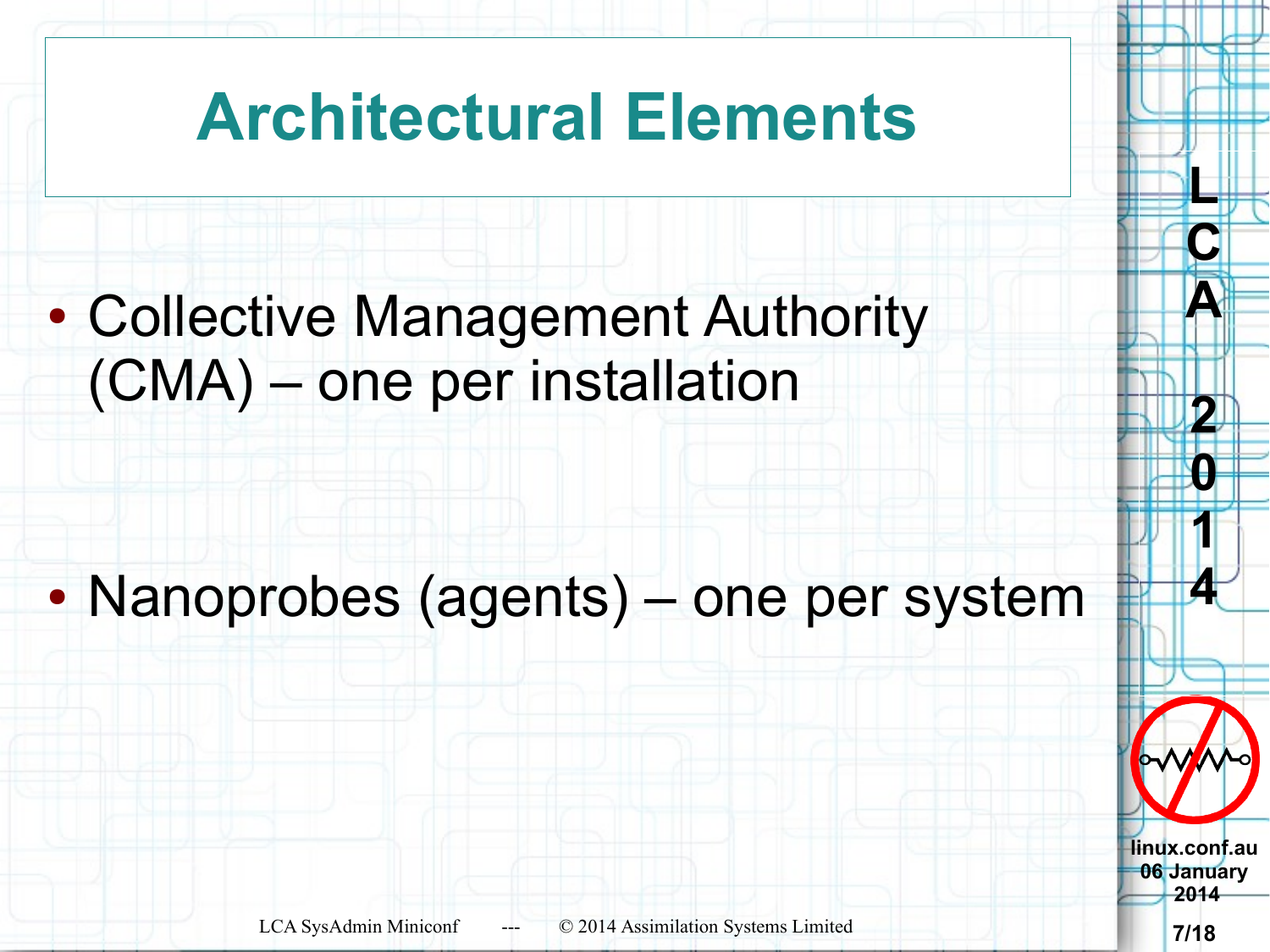#### **How does discovery work?**

#### **Nanoprobe scripts perform discovery**

- Each discovers one kind of information
- Can take arguments from environment
- Output **JSON**

#### **CMA stores Discovery Information**

- JSON stored in Neo4j database
- LCA SysAdmin Miniconf --- © 2014 Assimilation Systems Limited **8/18** • CMA discovery plugins => graph nodes and relationships



**linux.conf.au 06 January 2014**

**L**

**C**

**A**

**2**

**0**

**1**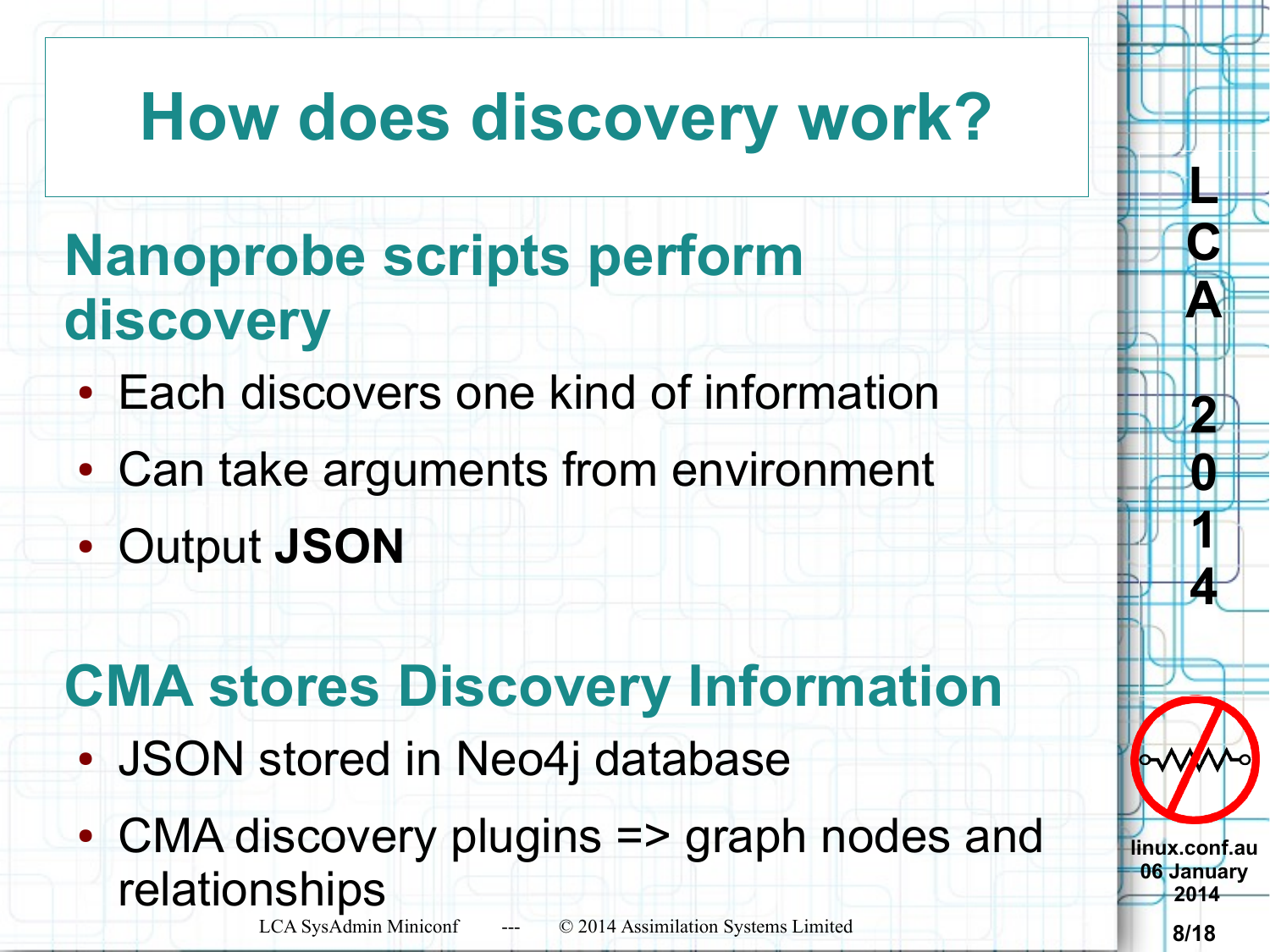# **OS discovery JSON Snippet**

{ "nodename": "alanr-1225B", "operating-system": "GNU/Linux", "machine": "x86\_64", "processor": "x86\_64", "hardware-platform": "x86\_64", "kernel-name": "Linux", "Distributor ID": "Ubuntu", "Description": "Ubuntu 13.04", "Release": "13.04", "Codename": "raring"

}

 "kernel-release": "3.8.0-31-generic", "kernel-version": "#46-Ubuntu SMP ...",

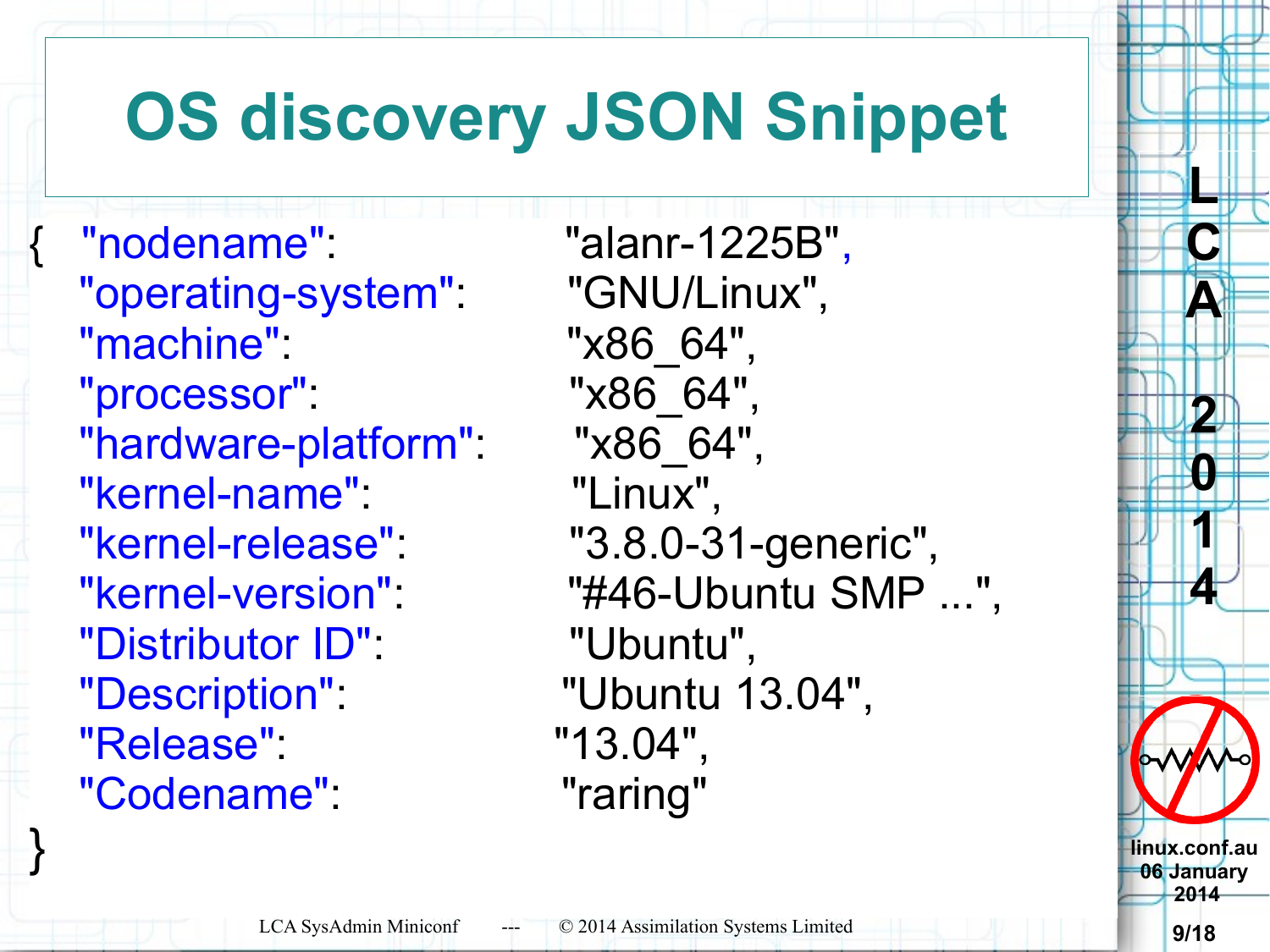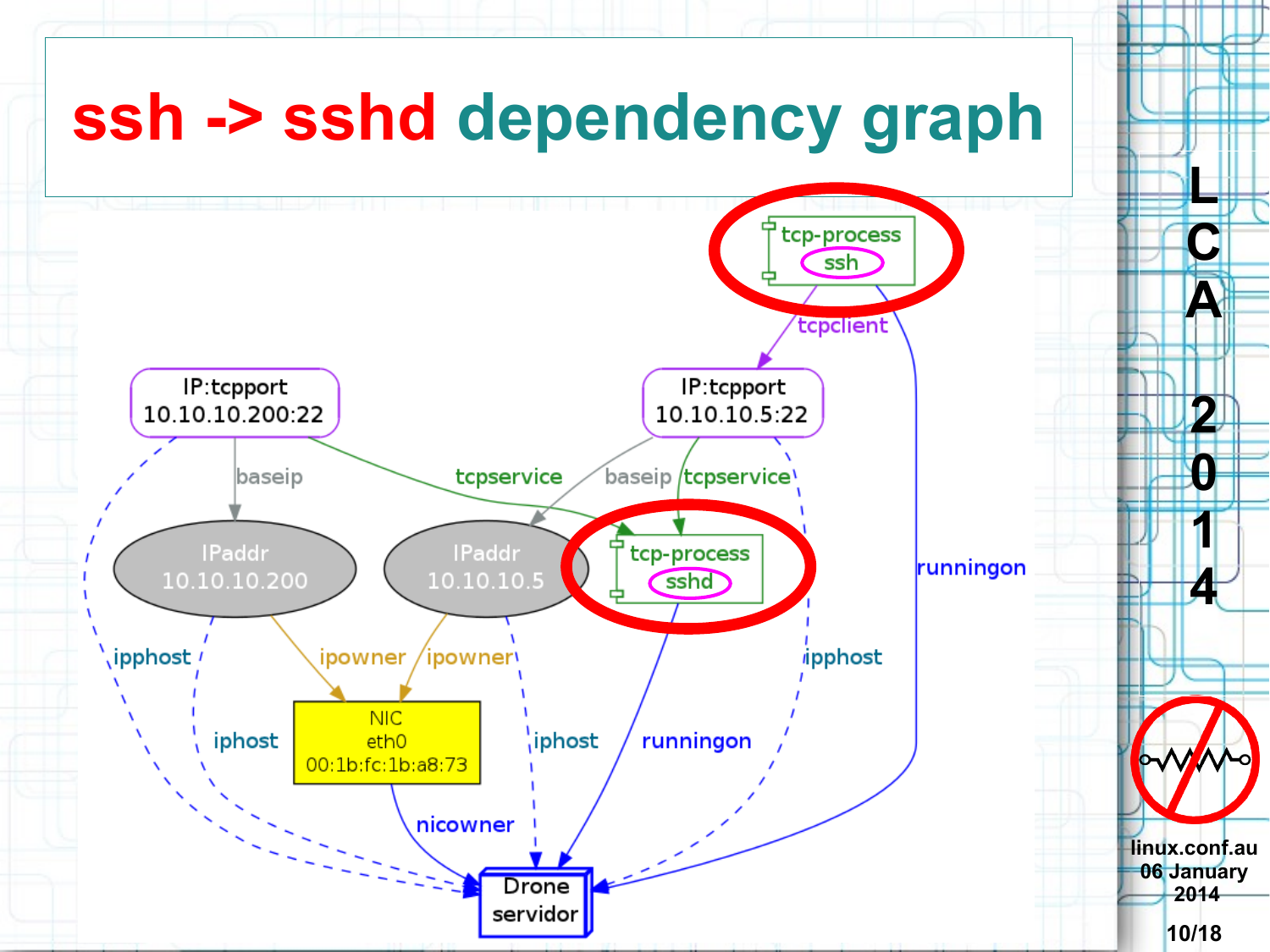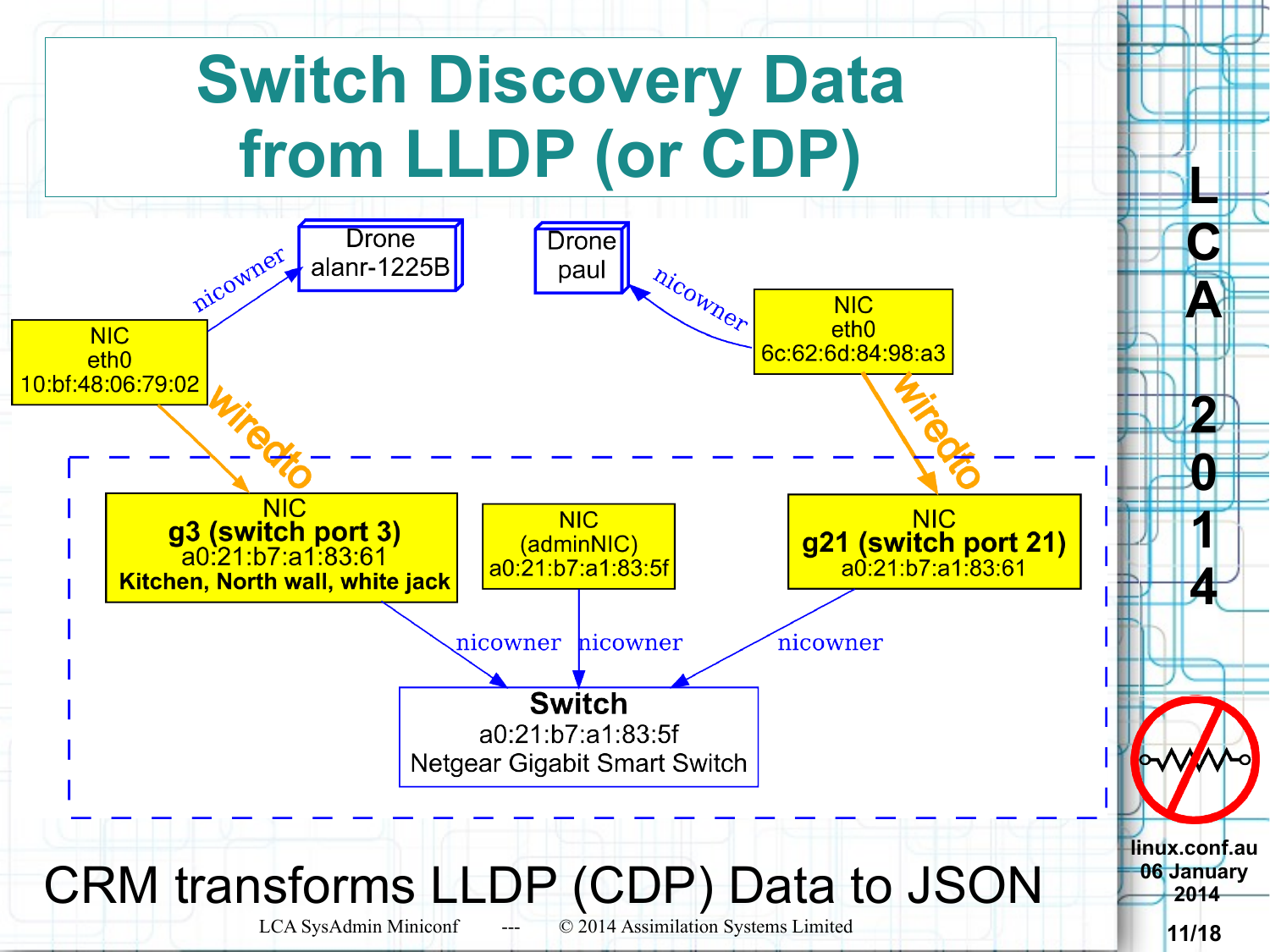#### **Current Status**

- First release April 2013
- Great unit tests
- Nanoprobe code works well
- Several discovery methods written
- Discovery => Automatic Monitoring (WOOT!)
- UI development underway
- Licensed under GPL: commercial options available



**L**

**C**

**A**

**2**

**0**

**1**

**4**

**linux.conf.au 06 January 2014**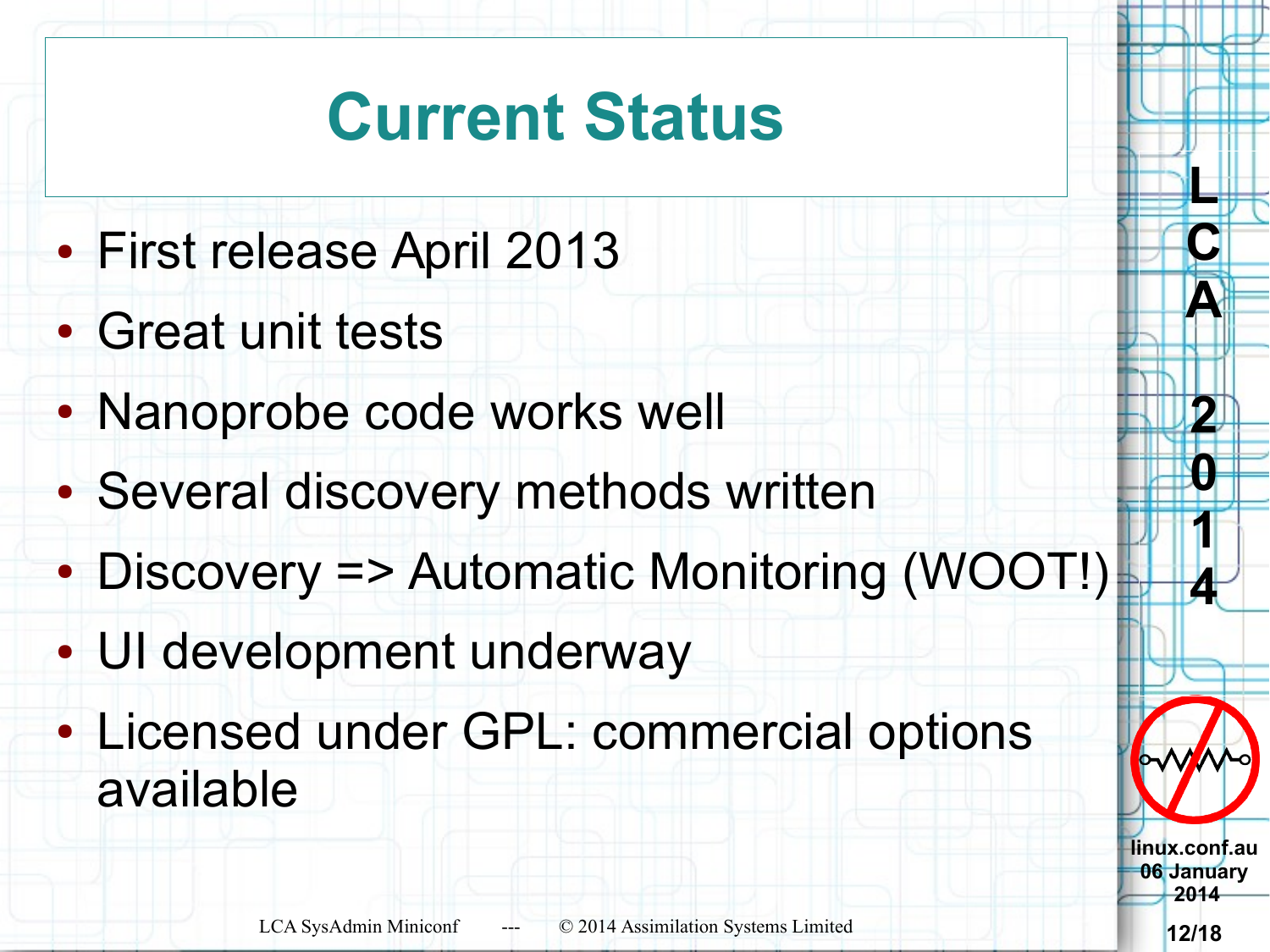# **Get Involved!**

#### **We need every talent!**

- **Early adopters (SysAdmins(!))**
- Testers
- Designers
- Developers (C, Python, Shell, PowerShell, JavaScript)
- Porters (esp Windows)
- Promoters, publicists
- Packagers
- And so  $\Omega_{\text{L}}$  SysAdmin Miniconf --- © 2014 Assimilation Systems Limited 13/18



**linux.conf.au**

**L**

**C**

**A**

**2**

**0**

**1**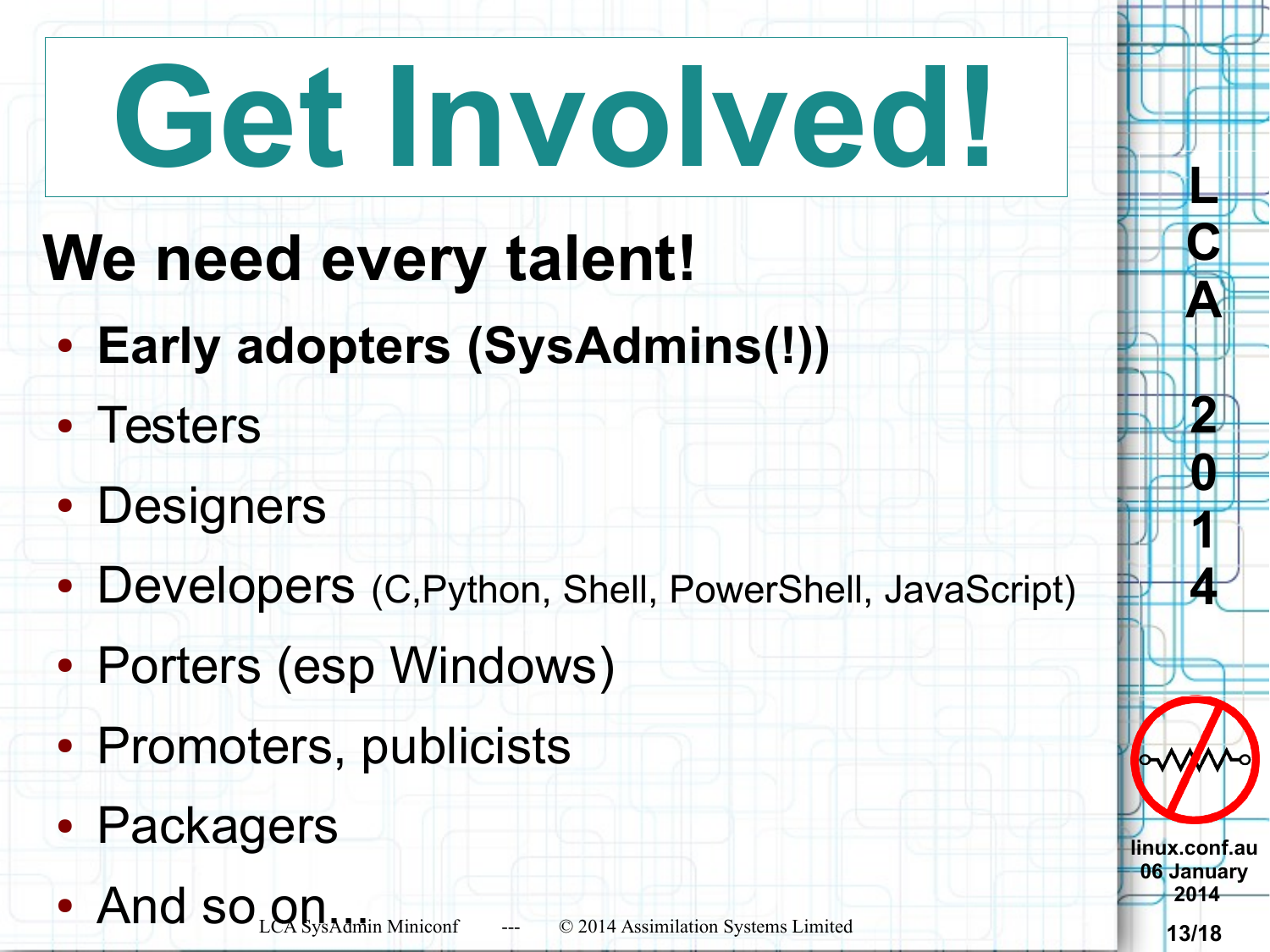# **Resistance Is Futile!**

#### **Mailing List [bit.ly/AssimML](http://bit.ly/AssimML)**

 **#AssimProj @OSSAlanR**

**Project Web Site [assimproj.org](http://assimproj.org/)**

**Blog [techthoughts.typepad.com](http://techthoughts.typepad.com/)**

**[assimilationsystems.com](http://assimilationsystems.com/)**

LCA SysAdmin Miniconf --- © 2014 Assimilation Systems Limited **14/18**

**linux.conf.au 06 January 2014**

**L**

**C**

**A**

**2**

**0**

**1**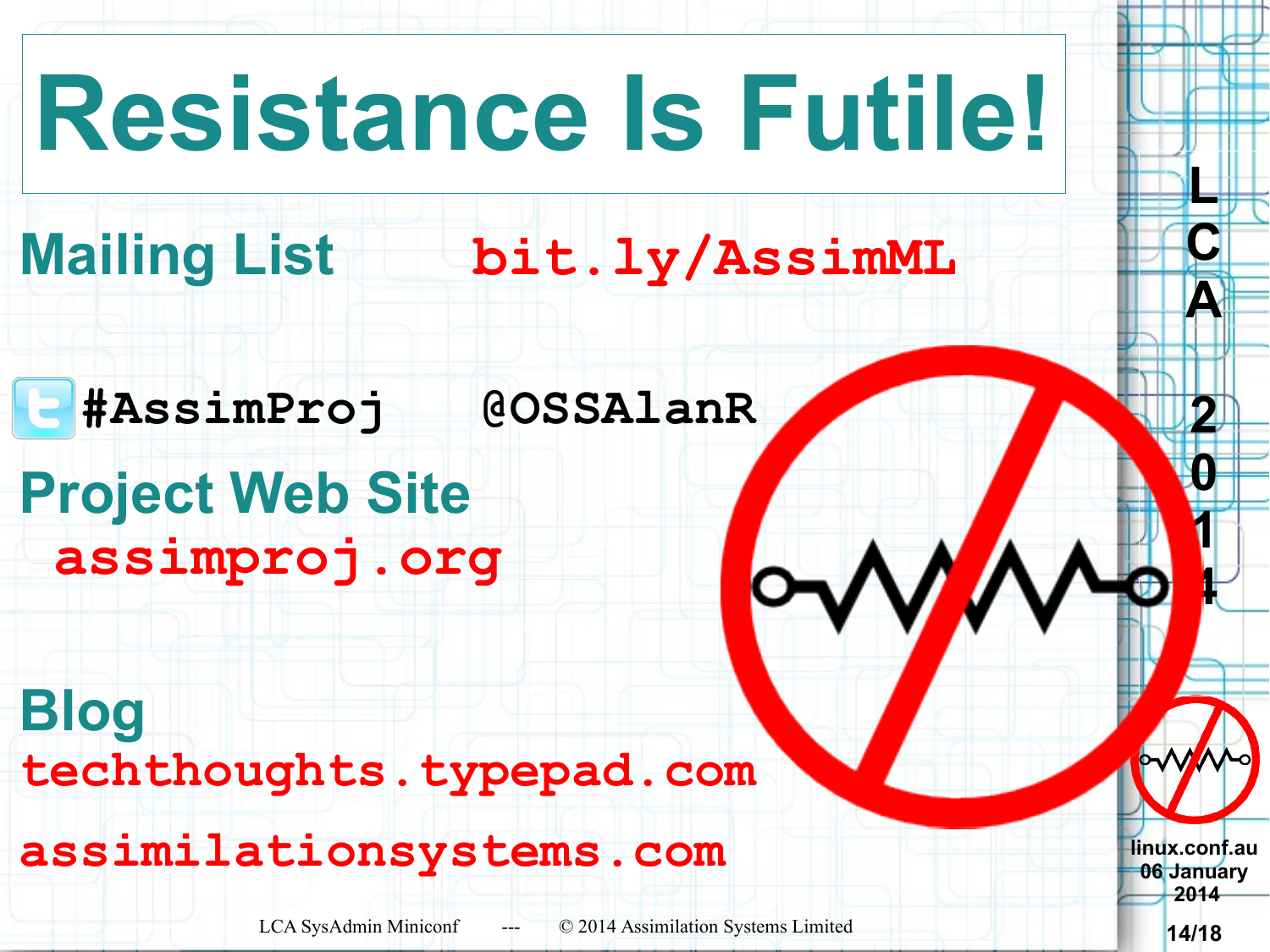# **Why a graph database? (Neo4j)**

- Humans describe systems as graphs
- Dependency & Discovery information: graph
- Speed of graph traversals depends on size of subgraph, not total graph size
- Root cause queries  $\Rightarrow$  graph traversals notoriously slow in relational databases
- Visualization is Natural
- Schema-less design: good for constantly changing heterogeneous environment
- LCA SysAdmin Miniconf --- © 2014 Assimilation Systems Limited **15/18** • Graph Model === Object Model



**L**

**C**

**A**

**2**

**0**

**1**

**4**

**linux.conf.au 06 January 2014**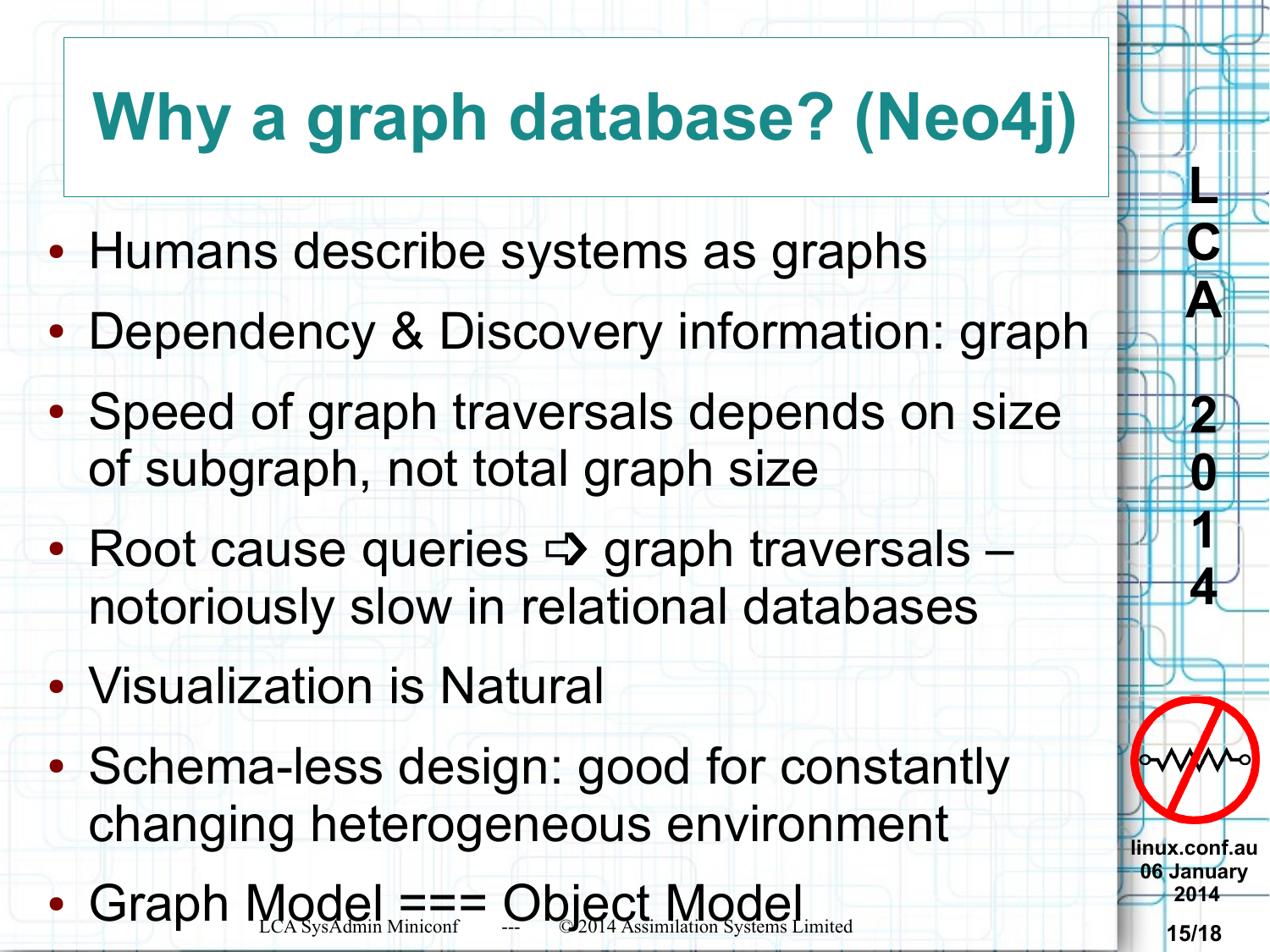#### **ssh** *Client* **JSON Snippet (from netstat and /proc)**

LCA SysAdmin Miniconf --- © 2014 Assimilation Systems Limited **16/18** "**ssh**": { "exe": "/usr/sbin/ssh", "cmdline": ["ssh", "servidor" ], "uid": "alanr", "gid": "alanr", "cwd": "/home/alanr/monitor/src", "clientaddrs": { "10.10.10.5:22": { "proto": "tcp", "addr": "10.10.10.5", "port": 22 }, *and so on...*

**linux.conf.au 06 January 2014**

**L**

**C**

**A**

**2**

**0**

**1**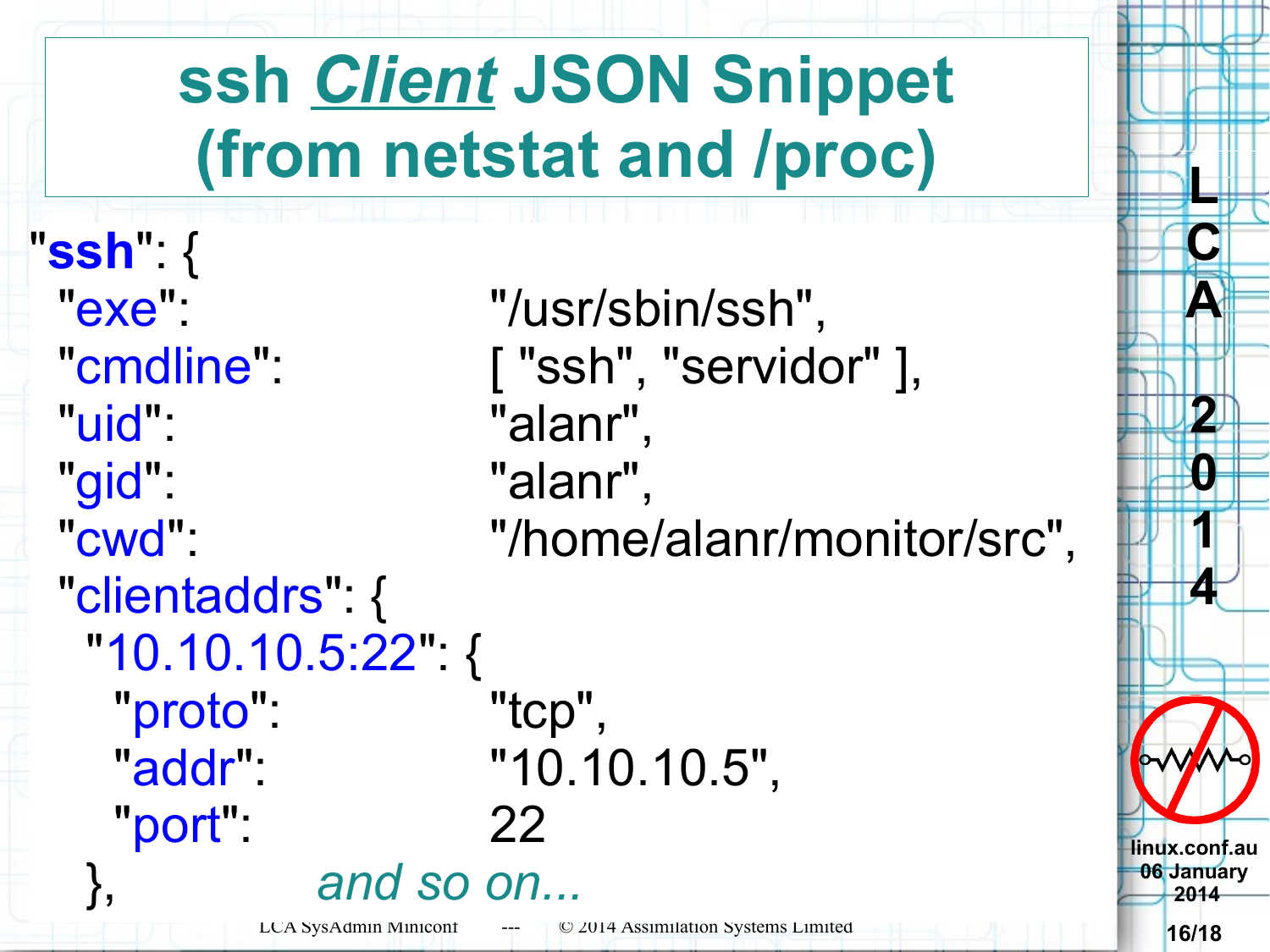#### **sshd** *Service* **JSON Snippet (from netstat and /proc)**

"**sshd**": { "exe": "/usr/sbin/sshd", "uid": "root", "gid": "root", "cwd": "/", "listenaddrs": { "0.0.0.0:22": { "proto": "tcp", "addr": "0.0.0.0", "port": 22 }, *and so on...*

"cmdline": [ "/usr/sbin/sshd", "-D" ],

**linux.conf.au 06 January 2014**

**L**

**C**

**A**

**2**

**0**

**1**